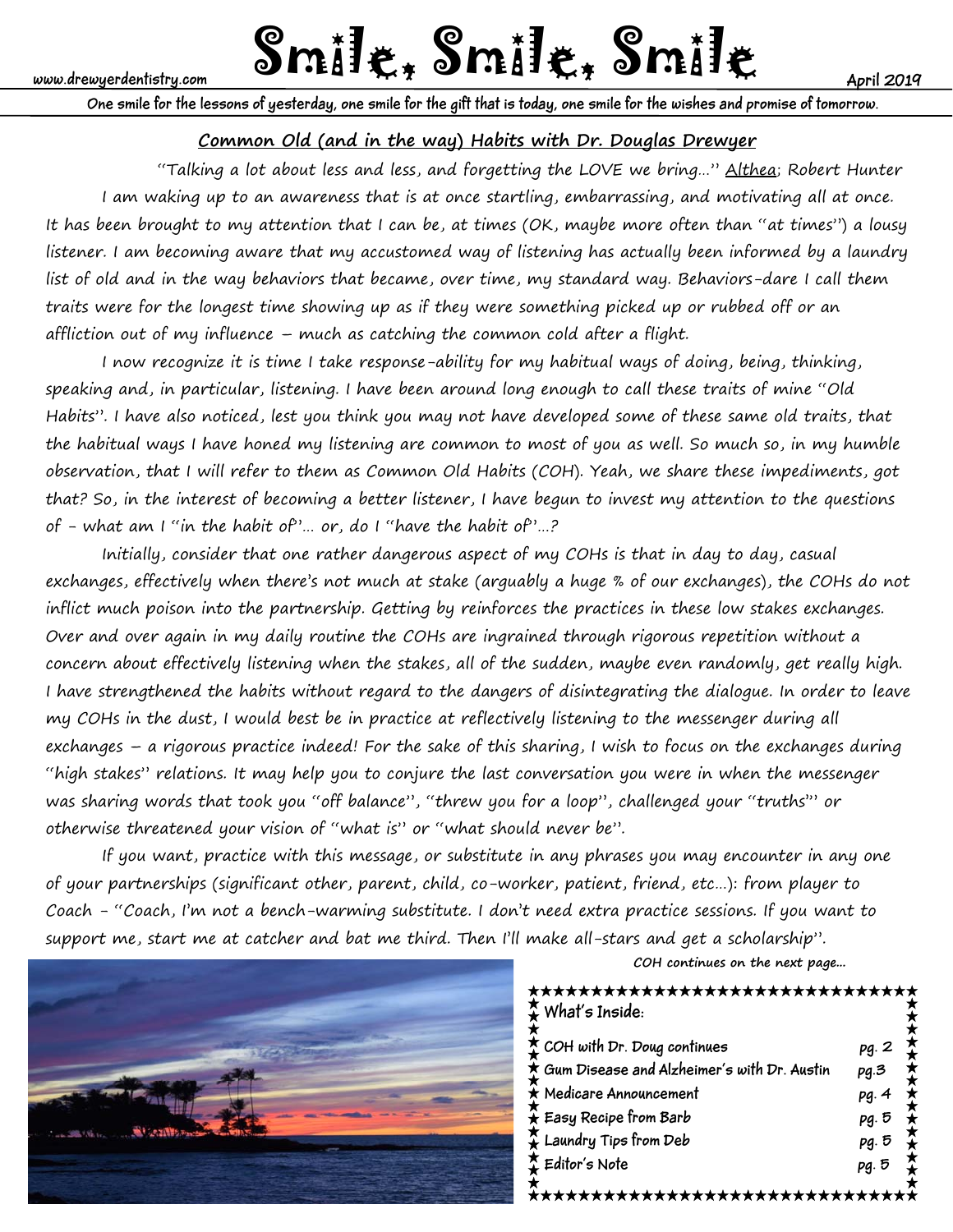#### **Common Old Habits with Dr. Douglas continues…**

 It is at just these "high-stakes" times when I am challenged to respect, (from the Latin "respiciere", to look again) what I am hearing and the person I am hearing from, enough to lay my cherished truths aside and be fully present to their message. How would they hear that I've "got it"? Moreover, how would they know if I even cared about their message? I can bookend my speaking with a simple phrase – "tell me if I've heard you correctly" or "let me know, do I have this right?" both to begin and end my reflection.

 Now about these COHs that interfere with reflecting the message clearly in the first place. Number one on the list happens when part of what I am hearing gets left out in my reflection back. Let's call this Omitting Important Things. Why in the world would I Omit Important Things? Well, how about when a particular part of the speaking from my partner, although certainly important to them, may be offensive to me. Perhaps I am uneasy with the idea, or afraid if I reflect it back that I will somehow reinforce what I might consider as untrue, unkind, misinformed or outright delusional. Maybe I hear some piece of the message as blaming me for a situation. It is imperative that I remember that reflecting back what I have just heard does not mean I agree. There is no risk in pure reflection. And, this is not about "me" at this juncture, it is about respecting, listening again, to the speaker.

 Keeping in mind that "high-stakes" exchanges regularly come across as emotionally charged, highlights another of the COHs we resort to – reacting (rather than reflecting). It might be considered a reaction by Omitting Important Things; I react when I hear something so astounding that I bury it as unimportant. Otherwise, reacting will show up in offering immediate alternatives, plans, strategies to "fix" the issue that has brought us to the high-stakes crossroads. Again, this is not purely reflecting the message. Importantly, should we have any future opportunity to partner with the other one along a course of healing and success, we had better let them hear loud and clear that we heard them in the first place. I certainly can conjure times when I reacted with the world's greatest solution only to mire myself more deeply as the cause of the upset to begin with.

It is a given, we are by our human nature sentient beings (filled with our 5 senses). Leave us not confuse sensitivity with sympathy masquerading as empathy. Rushing to Empathy, a third COH, will show up when our heart is broken, we are so sad for the person's message that we want to help, to ease the pain. Right from the start, we rush in with condolences and understanding, verbal hugs and hand holding. Empathy is powerful in the right time and right place, imperative in fact in all our relations. Rushing to Empathy, however, will undermine the initiative if offered before the speaker knows we've listened to the message in the first place. They were not asking us how we felt, or whether we had been there before, or even if theirs was a normal reaction or thought. We can only endeavor to be so skilled so that we have the opportunity to express these things as the partnership is strengthened.

 In practicing a heartfelt value, to respect the person in front of me, requires that I look again, make room for their perspective (personal-viewpoint) and have the courage (LOVE) to set my viewpoint aside in order to fully embrace theirs. Only then may I look for the mutual respect and powerful relationship that may allow my perspective to come into view.

 When I truly set my intention to listen to an other one, practicing reflective listening provides the feedback to the speaker that I have received the message. I can reinforce my intent to listen accurately and respectfully by inquiring even before I reflect back the message with a simple, "Let me know if I've got this right". Finishing my reflection with another request for confirmation, "do I hear that right", bookends my intent to sincerely hear what the other one said.

 Thanks to the LEAP Foundation for waking me up to further ways to come to life more fully so as to serve life more nobly. The reminders from Dr. Amador have strengthened my resolve to sustain a sagely stillness within while providing a sovereign service without. These gifts, introduced to me by Dianne, Bob, John and Tom through the doors of ancient wisdom traditions, continue to enrich my partnerships and all of those under my care.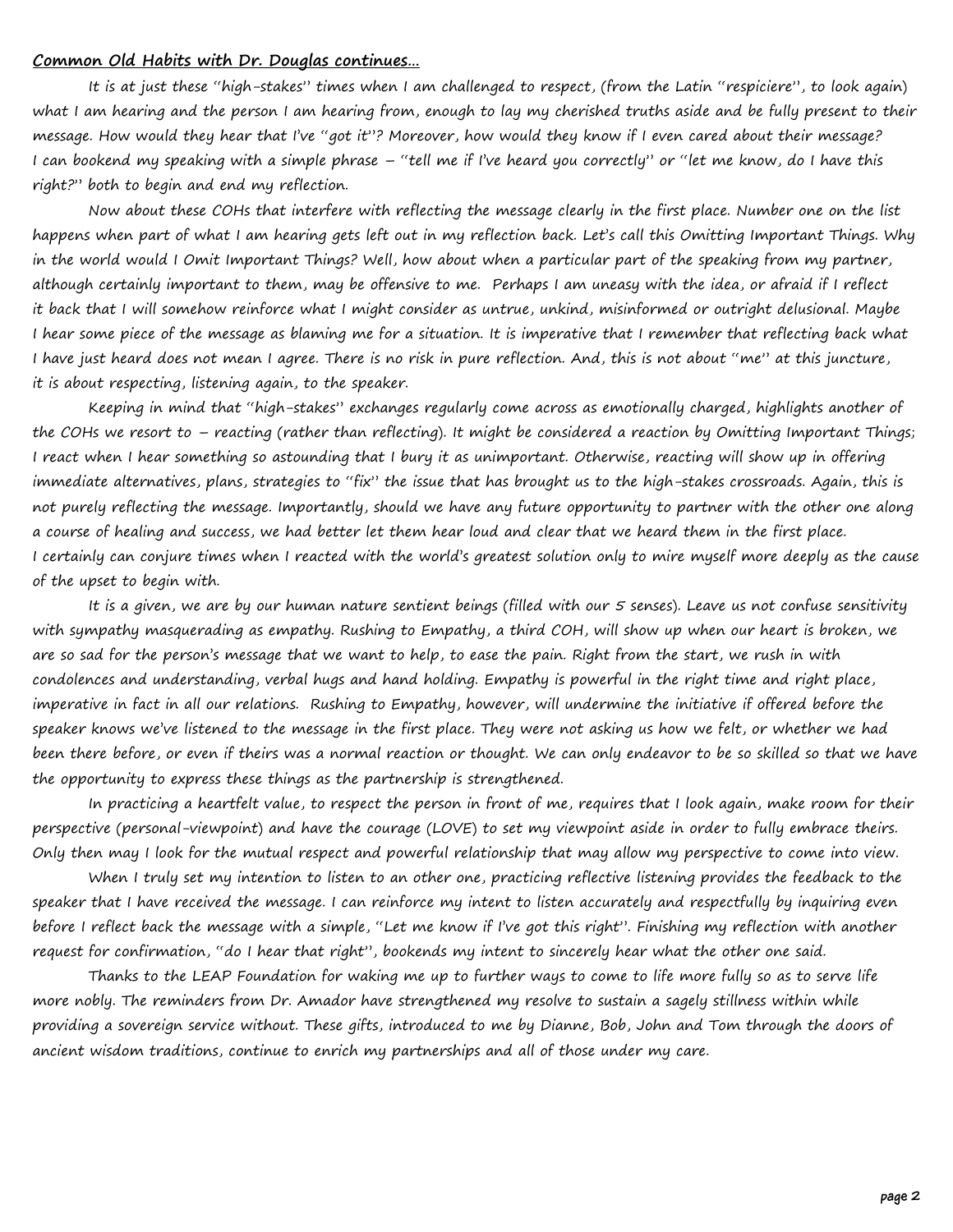# Gum disease and the link to Alzheimer's Disease with Dr. Austin

 I am a firm believer in treating the entire person each time you sit in my chair. Some call this being a Holistic Dentist, I simply call it being a dentist. Not only was I trained that way, but more and more it is becoming obvious to all healthcare practitioners that it would be irresponsible to ignore the connections between oral and systemic health and vice versa. Many times, I like to point out to my patients that the same blood running through the blood vessels in your gums and teeth will soon makes its way back to your heart and eventually through the rest of the circulatory system. Thus, an infection of the gums or teeth can impact even the farthest extremity of our physical self.

 Recently, a close friend/family member of Drewyer Dentistry sent a few links my way citing some exciting research on the links between oral health and our mental health. That led to me writing this piece to fill you in on another way that keeping your dental wellness in tip-top shape can help improve your overall wellness and quality of life. Most of us are aware of the devastating effects of Alzheimer's disease on memory and one's ability to function. So, wouldn't most of us want to know if there were ways to prevent such a cruel disease?

 Did you know that those with chronic periodontitis have a 6% higher risk of dementia (Forbes, Mar. 17,2019)?

 A new hypothesis closely links bacteria found in chronic periodontitis (gum disease) with Alzheimer's Disease (AD). Specifically, DNA from the bacteria Porphyromas gingivalis (a bacteria known to cause chronic periodontitis) has been found in the brains of individuals with Alzheimer's (New Scientist, Jan. 23,2019).

 Following suit, the Journal of American Dental Association (JADA) has identified the presence of the bacteria P. Gingivalis as a risk factor for AD (JADA, Mar.15, 2019). Inflammation could serve as the connecting link between periodontitis and AD. P.Gingivalis is known to cause inflamed gums, and chronic periodontitis has a tendency to infiltrate systemic circulation with inflammatory mediators and result in systemic disease (North American Journal of Medical Sciences, Jun.7, 2015).

 I found it exciting that treating chronic periodontitis could reduce the risk for AD in my patients, but even more exciting news could be on the way. The discovery of P. Gingivalis DNA in the brain has opened a new route for treating AD. Scientists are hoping that we may be able to find a cure now that we are better understanding the cause of AD. If this conversation has left you wondering what more you can do to prevent chronic periodontitis and control risk factors for systemic diseases, be sure to touch base with us at your next visit. As our patients are well aware of by now, we preach prevention and are happy to take the time to help inform our patients of what they can do to better their dental wellness as well as whole body wellness.



Thank you for the opportunity to be the provider of support for establishing and maintaining your dental wellness.

 We are requesting your support as well. We are currently accepting new patients. Would you be so kind as to have a conversation with family, friends, co-workers and neighbors about going to the dentist? Then, if we can be of support to them, please pass along our card.

 Our interconnection, our relatedness, is undeniable. Our ability to mutually support one another on our journeys is the greatest gift we can share.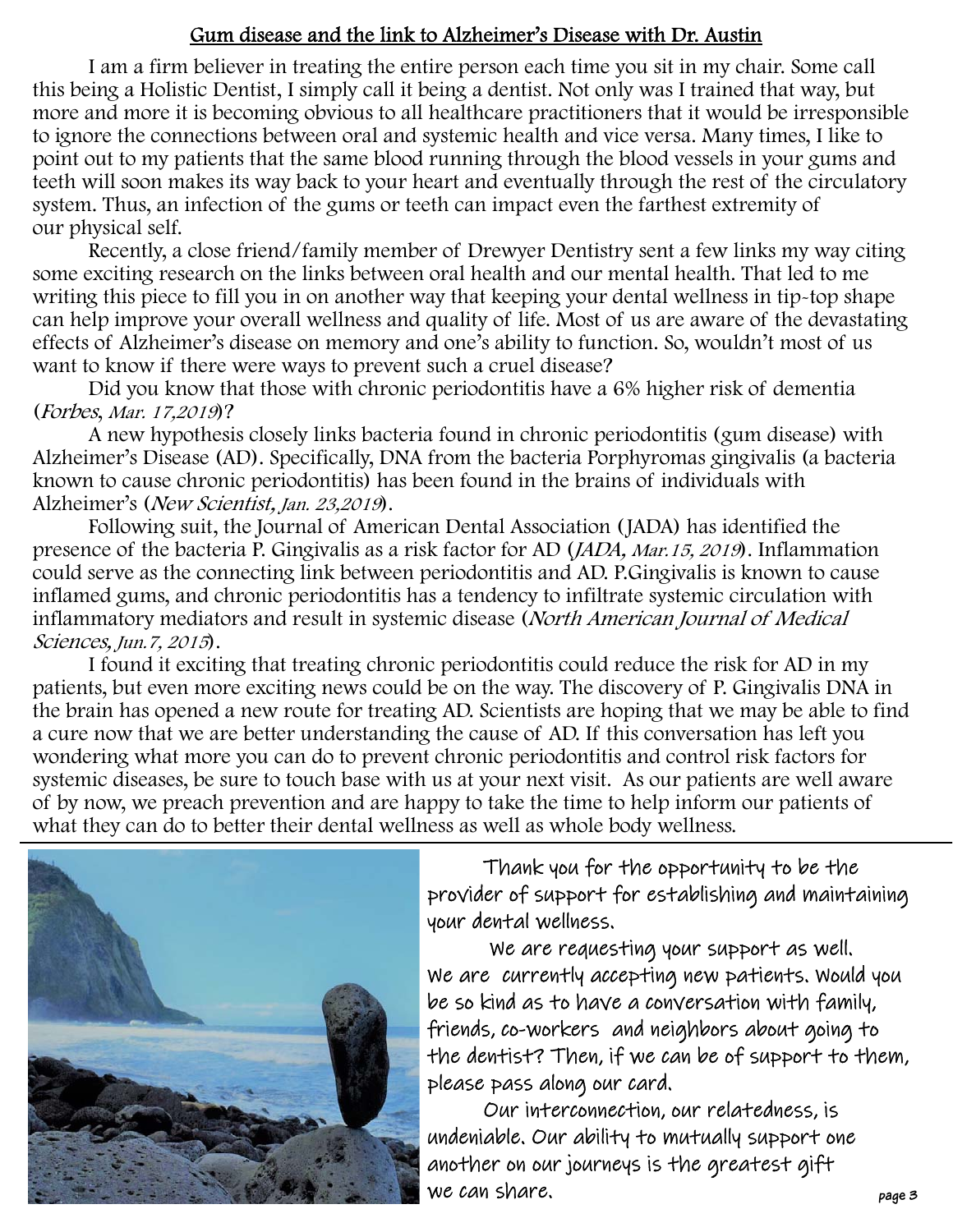### It's Just These Old Habits

He didn't listen to Winter, he just didn't feel the need.

Winter was too busy going nowhere, and He had the need for speed.

And to Spring he lent a deaf ear, lest its harmony make him humble.

 And so the loss, to his awareness, Spring's beauty that followed the rumble. In summer it was too damn hot, he was oblivious to the song it shared.

Hiding from the sun he shrugged, and believed that no one cared.

He knew the deep sadness of Autumn, with everything falling down.

He wasn't comfortable sharing the imminent chill, nature's evening coming on.

No wonder, it's said, he was lonely, yet wouldn't look in ancient eyes.

No wonder, it's said, that children never showed him they were wise.

No wonder that his empathy got confused with fearing death.

He just couldn't seem to listen clearly to hear what turns out best.

It's just that he formed these old habits, and owned them for so long,

 he missed out on important things and reacted like lightning to right and wrong. If only he had checked in, to see if he got me right.

Made room for me in his empty heart, so I might've filled it with some delight.

Surely then we would have grown together,

rather than drifting far apart.

Surely then we'd have made life wonderful,

reflecting joy in one another, heart to heart.

- Nici Repose March 14th, 2019



### **Drewyer Dentistry is now MEDICARE APPROVED**

 We are so very pleased to announce that we have been awarded certification by Medicare as a DMPEOS Supplier for Oral Appliance Therapy for the treatment of Obstructive Sleep Apnea (OSA). Just exactly what does that mean? We can submit to Medicare for reimbursement for the delivery of the dental appliance we create for the treatment of Mild to Moderate Obstructive Sleep Apnea. For our patients with Medicare benefits, and a diagnosis and prescription for the treatment of Obstructive Sleep Apnea with Oral Appliance Therapy, we can now assist you with reimbursement for this life changing, life-saving therapy.

 As is our protocol, simply appoint for a Sleep Breathing Consultation and Home Sleep Study screening. Depending on the data collected from our thorough history and state-of-the-art Home Sleep Study technology, should you be experiencing Obstructive Sleep Apnea, then you will be able to take advantage of your Medicare benefits to experience a powerfully successful therapy to abate the silently destructive condition that is OSA.

 As the saying goes, you are now just a phone call away from the possibility of breathing better while sleeping, informing more energy in your day to day activities while reducing the dangerous effects OSA creates on our hearts, blood sugar and partners! Appoint today for your consultation and Home Sleep Study, and get Medicare to assist in seeking this wonderful care.